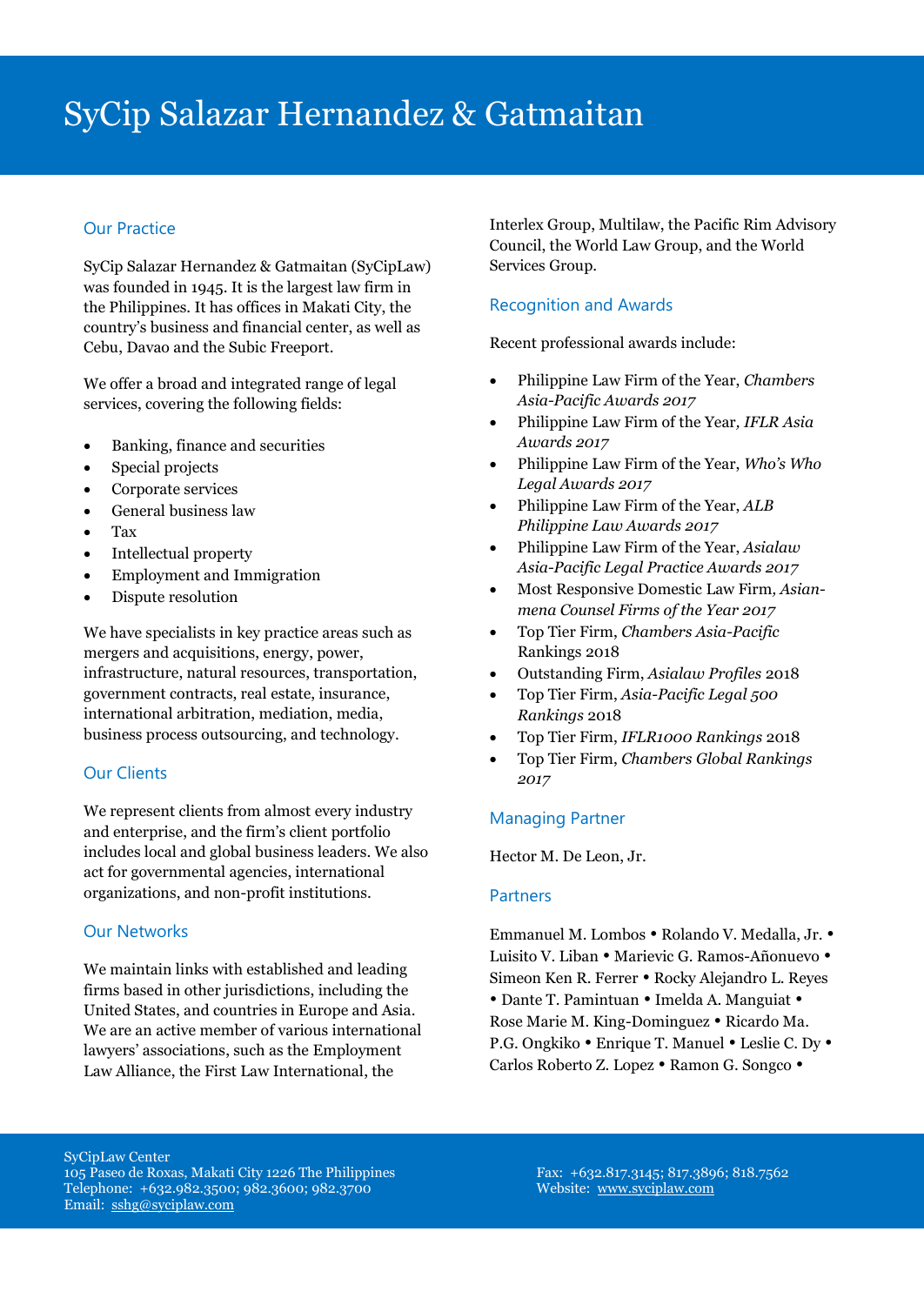Angel M. Salita, Jr. • Rafael L. Encarnacion • Carina C. Laforteza · Maria Teresa D. Mercado-Ferrer • Vicente D. Gerochi IV • Anthony W. Dee • Amer Hussein N. Mambuay . Vida M. Panganiban-Alindogan • Alan C. Fontanosa • Thaddeus R. Alvizo . Rodelle B. Bolante . Philbert E. Varona • Marianne M. Miguel • Benedicto P. Panigbatan • Marietta A. Tibayan • Russel L. Rodriguez • Ronald Mark C. Lleno • Arlene M. Maneja • Maria Jennifer Z. Barreto • Melyjane G. Bertillo-Ancheta • Hiyasmin H. Lapitan • Jose Florante M. Pamfilo . Aaron Roi B. Riturban . Franco Aristotle G. Larcina • Jan Celine C. Abaño-Ranada John Paul V. De Leon

#### Senior Counsel

Andres G. Gatmaitan

#### Of Counsel

Roberto C. San Juan • Nelson T. Antolin • Emmanuel C. Paras . Lozano A. Tan . Mia G. Gentugaya • Domingo G. Castillo

# Special Counsel

Cecile Margaret E. Caro-Selvaggio

#### Senior Associates

Ruben P. Acebedo II • Christian B. Llido • Leah C. Abutan Easter Princess U. Castro-Ty Joanna Marie O. Joson • Bhong Paulo A. Macasaet • John Christian Joy A. Regalado Joan Mae S. To-Conejos • Maria Viola B. Vista-Villaroman • Maria Christina C. Ortua • Emmar Benjoe B. Panahon • Ma. Patricia B. Paz • Rosevee R. Paylip-Guiang • Jon Edmarc R. Castillo

#### **Associates**

Austin Claude S. Alcantara . Roshni V. Balani . Sherlyn Lourdes T. Bautista • Harvey A. Bilang • David Rence R. Cabral . Leah Zilpah A. Calderon . Celeste B. Camello . Neil Jason T. Casas . Efren Dominique M. Chatto II • Il Young Choi • Karl Raymond D. Cruz · Alexandria Demi A. Custodio · Karren Mae C. de Chavez • Joyce Dianne J. de Guzman • Kathleen Kay A. de Guzman • Mark Kevin U. Dellosa • Camille Angela M. Espeleta • Mary Antonette A. Estoperes . Trisha Beverly C. Flores Kristina Paola P. Frias Dominique Marie Akio Therese P. Gana . Norberto P. Geraldez, Jr. . Laiza Kristel C. Gingoyon • Carlo Miguel S. Go • Bennet A. Gubat . Isabel L. Guidote . Ricardo Jesus E. Gutierrez • Azyleah V. Ignacio-Ibaviosa • Anthony Raphael V. Jacoba • Mary Grace L. Javier • Junalyn T. Joson • Martin Alfredo Benjamin T. Lagmay • Katherine C. Lee • Aaron Jeric M. Legaspi • Eugenio M. Leynes • Debbie Anne Y. Lim • Evan Clark P. Lim • Patricia A. Madarang • Katrina Mae P. Magallanes . Ma. Luisa D. Manalaysay-Sabornay Anna Teresita A. Marcelo • Lito Paolo T. Martin II • Anna Loraine M. Mendoza • Ralph C. Mendoza • Roxanne Joyce L. Mercado • Remegio D. Mora, Jr. • Anne Katherine P. Navarrete · Danielle Mae D. Navarro · Mae Grace June C. Nillama • Michael Trance Joseph M. Nuñez • Jo Marianni P. Ocampo • Ian Dominic M. Oriño • Mark Xavier D. Oyales • Hailin D.G. Quintos • Javierose M. Ramirez • Maricar G. Ramos • Arvin Kristopher A. Razon • Loubelle L. Razon • Jo Margarette W. Remollo • Jammy Kate S. Remulla • Ramon I. Rocha IV • John Paul R. Rotap • Renz Jeffrey A. Ruiz • Marian B. Salanguit Hans Cedric I. Santos Jamie Alexandria M. Santos · Izabel F. Seriña · Marianne C. Sibulo · Nikko Emmanuel D. Silva • April Gayle U. Soller • Rizza Anne O. Sy · Donna S. Talledo · Tania

SyCipLaw Center 105 Paseo de Roxas, Makati City 1226 The Philippines Telephone: +632.982.3500; 982.3600; 982.3700 Email: [sshg@syciplaw.com](mailto:sshg@syciplaw.com)

Fax: +632.817.3145; 817.3896; 818.7562 Website: [www.syciplaw.com](http://www.syciplaw.com/)